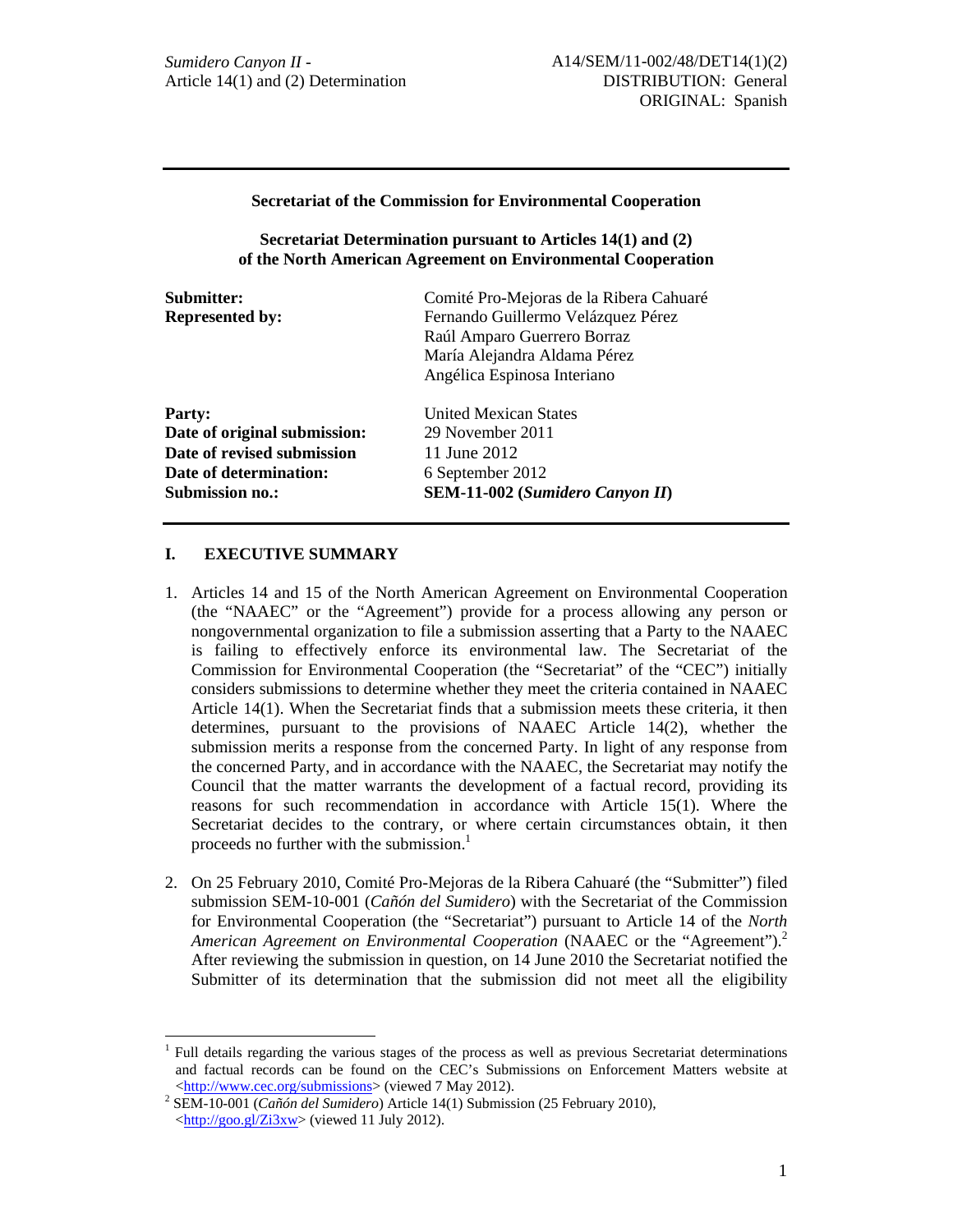requirements.<sup>3</sup> When it did not receive a revised submission within the prescribed term, the Secretariat gave notice that processing of submission SEM-10-001 had concluded.<sup>4</sup>

- 3. On 29 November 2011, the Submitter filed a new NAAEC Article 14(1) submission with the CEC Secretariat.<sup>5</sup> The Submitter asserts that Mexico is failing to effectively enforce its environmental law in connection with the operation of a quarry from which rock is being mined and which is allegedly causing harm to Cañón del Sumidero National Park, in Chiapas, Mexico.
- 4. On 10 May 2012, the Secretariat found that the submission in question did not meet all the eligibility requirements of NAAEC Article  $14(1)$ .<sup>6</sup> In particular, the Secretariat found that certain provisions cited in the submission did not fit the NAAEC definition of "environmental law" and that, for other provisions which did qualify as environmental law, clarification from the Submitter was warranted in regard to its assertion of lack of effective enforcement.
- 5. On 11 June 2012, the Submitter filed a revised submission<sup>7</sup> with the Secretariat pursuant to section 6.2 of the *Guidelines for Submissions on Enforcement Matters under Articles 14 and 15 of the North American Agreement on Environmental Cooperation* (the "Guidelines") in force at that time.
- 6. On 11 July 2012, the Council of the CEC by means of Council Resolution 12-06, adopted various amendments to the Guidelines. Considering that the 11 July 2012 Guidelines contain improvements to the timeliness and efficiency of the process, and that the process regarding this Submission will continue to the next stage, the Secretariat is issuing this determination in accordance with the 11 July 2012 Guidelines. $8<sup>8</sup>$
- 7. The Secretariat finds that revised submission SEM-11-002 (*Cañón del Sumidero II*) meets all the eligibility requirements of Article 14(1) and, pursuant to the criteria of Article 14(2), merits requesting a response from the government of Mexico, for the reasons set out below.

<sup>&</sup>lt;sup>3</sup> SEM-10-001 (*Cañón del Sumidero*) Article 14(1) Determination (14 June 2010) < $\frac{http://goo.gl/tnfn8>}{http://goo.gl/tnfn8>}$ 

<sup>(</sup>viewed 11 July 2012). 4 CEC Secretariat, A14/SEM/10-001/11/COM (15 July 2010). On the *Cañón del Sumidero* submission processed in 2010, see the record of that submission on the CEC website at  $\langle \frac{http://goo.gl/NfwuH}{http://goo.gl/NfwuH} \rangle$ (viewed 11 July 2012). 5

SEM-11-002 (*Cañón del Sumidero II*) Article 14(1) Submission (29 November 2011),  $\lt$ http://goo.gl/Gjifw> (viewed 12 January 2012) [Original Submission], at 1.

SEM-11-002 (*Cañón del Sumidero II*) Article 14(1) Determination (10 May 2012)

 $\frac{\text{http://goo.g/ICRfx}}{T}$  (viewed 11 July 2012) [Article 14(1) Determination].

SEM-11-002 (*Cañón del Sumidero II*) Revised Article 14(1) Submission (11 June 2012) [Revised

Submission]. 8 *Guidelines for Submissions on Enforcement Matters under Articles 14 and 15 of the North American Agreement on Environmental Cooperation* in force as from 11 July 2012 [Guidelines], section 19.1:

The Secretariat should issue its determination under Article 14(1) normally within 30 working days of receiving the submission. If the Secretariat determines that the submission meets the Article 14(1) criteria, the Secretariat should issue its Article 14(2) determination normally within 30 working days thereafter....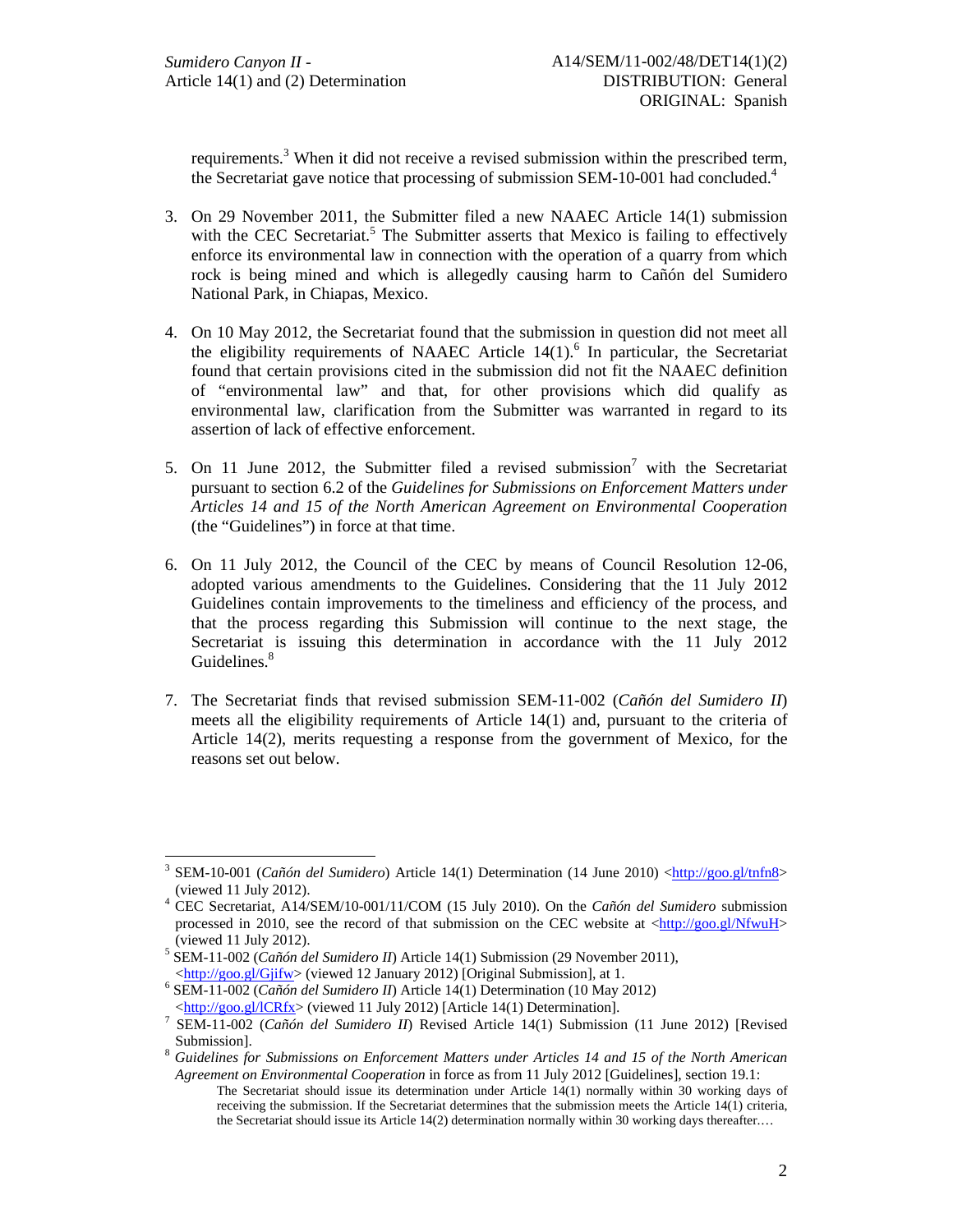## **II. SUMMARY OF THE SUBMISSION**

- 5. This section presents a summary of those assertions made in the original submission that were also included in the revised submission.<sup>9</sup> In addition, it contains a summary of the clarifications and other information requested by the Secretariat in its 10 May 2012 Article 14(1) determination.
- 6. The Submitter asserts that Mexico is failing to effectively enforce its environmental law in regard to the alleged irregular operation of a quarry that is allegedly causing harm to the Cañón del Sumidero National Park protected natural area.10 The Submitter asserts that Mexico is failing to effectively enforce Articles 28 paragraphs X, XI and XIII, 47 *bis* paragraph II subparagraph h), 50, 64, 65, 111 *bis*, 155, 156, and 170 of the General Ecological Balance and Environmental Protection Act (*Ley General del Equilibrio Ecológico y la Protección al Ambiente*—**LGEEPA**);<sup>11</sup> Articles 17 and 17 *bis* paragraph G) subparagraph II of the Regulation to the LGEEPA respecting Air Pollution Prevention and Control (*Reglamento de la LGEEPA en materia de Prevención y Control de la Contaminación de la Atmósfera*—**RPCCA**);<sup>12</sup> Article 18 of the Regulation to the LGEEPA respecting the Pollutant Release and Transfer Register (*Reglamento de la LGEEPA en materia del Registro de Emisiones y Transferencia de*   $Contaminantes = RRETC)$ ;<sup>13</sup> Articles 80, 81, 88 paragraph XIII, and 94 of the Regulation to the LGEEPA respecting Protected Natural Areas (Reglamento de la LGEEPA en materia de Áreas Naturales Protegidas—**RANP**);<sup>14</sup> section 5.4.2 of Mexican Official Standard NOM-025-SSA1-1993 ("NOM-025"),<sup>15</sup> and Mexican Official Standard NOM-081-SEMARNAT-1994 ("**NOM-081**").16
- 7. The Submitter states that since 1963, the company Cales y Morteros del Grijalva S.A. de C.V. (the "Company") has been operating a quarry from which materials are mined and processed "into slaked lime, caliche, gravel, screenings, and other materials used in construction." The Submitter asserts that the quarry is located within Cañón del Sumidero National Park, which was declared a protected natural area (PNA) by executive order published in the Official Gazette of the Federation (*Diario Oficial de la Federación*—DOF) on 8 December 1980.<sup>17</sup>

<sup>&</sup>lt;sup>9</sup> The references included in this section correspond to the assertions made in the revised submission.

<sup>&</sup>lt;sup>10</sup> Revised Submission, *supra* note 7 at 1-3, 5, 11-12.<br><sup>11</sup> *Ibid.* at 3-4, 6, 8, 11, 13.<br><sup>12</sup> *Ibid.* at 8.<br><sup>14</sup> *Ibid.* at 4-5.<br><sup>14</sup> *Ibid.* at 4-5.<br><sup>15</sup> NOM-025-SSA1-1993, *Environmental Health. Criterion for assess to particles smaller than 10 microns (PM10). Permissible value for concentration of particles smaller than 10 microns (PM10) in ambient air, as a public health protection measure.* Diario Oficial de la

Federación (DOF), 26 September 2005. Revised Submission, *supra* note 7 at 9. 16 NOM-081-SEMARNAT-1994 *que establece los límites máximos permisibles de emisión de ruido de las* 

Revised Submission, supra note 7 at 1. See also Order declaring a National Park with the name of *Cañón del Sumidero in the area described in the Fifth Cause of the Preamble, and expropriating to the*  Federal Government an area of 217,894.190 m<sup>2</sup> located in the state of Chiapas, DOF, 8 December 1980, available at <http://goo.gl/1iocT> (viewed 12 January 2012), cited in Revised Submission, *supra* note 7.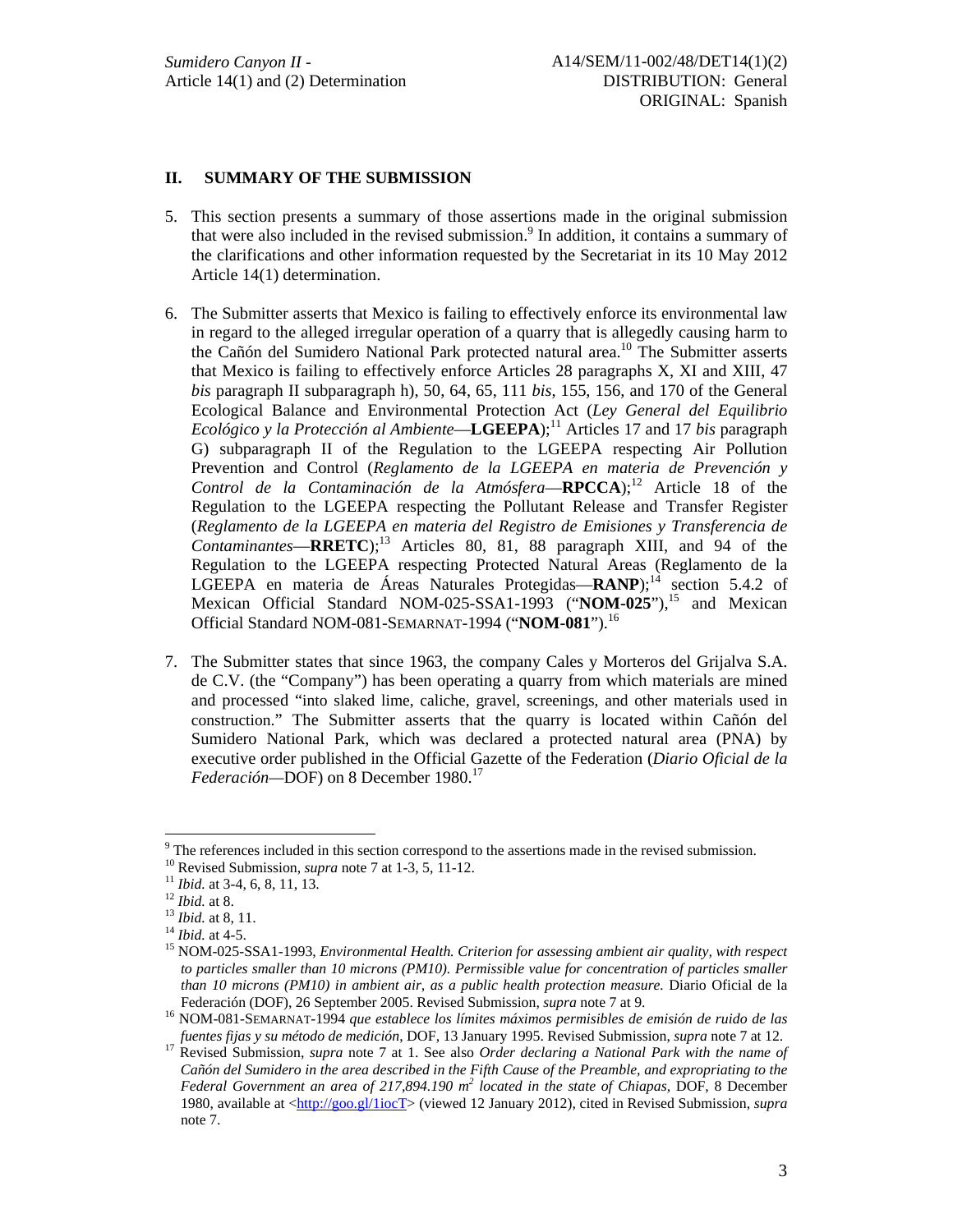- 8. Concerning the El Sumidero National Park PNA, the Submitter asserts that the Ministry of the Environment and Natural Resources (*Secretaría de Medio Ambiente y Recursos Naturales—*Semarnat) did not publish a management plan for the Park, "nor did it invite either the residents of Cahuaré or Comité Promejoras [the Submitter]" to a meeting for the purpose of formulating such a plan pursuant to LGEEPA Article  $65$ ;<sup>18</sup> that the Company's activities within the PNA in question do not adhere to those allowed by LGEEPA Article  $50$ ;<sup>19</sup> that pursuant to LGEEPA Article 64, the Company "must demonstrate … its technical and economic capacity to carry on its operations without causing environmental degradation"; that economic activities are subject to sustainable resource use provisions under RANP Articles 80 and  $81<sup>20</sup>$  and that pursuant to RANP Article 88 paragraph XIII, prior Semarnat authorization is necessary in order to carry on mining activities, the requirements for which are described in Article 94 of this regulation.
- 9. In relation to the authorizations and licenses which the Company is required to hold, the Submitter asserts that since 2003 Semarnat has not received any application to renew the Company's operating license, and that the Company consequently does not validly hold the license in question.<sup>21</sup> The Submitter maintains that as from the entry into force of the LGEEPA, the Company was required to conform to the environmental impact provisions of LGEEPA Article 28 paragraphs X, XI, and XIII. $^{22}$
- 10. In relation to environmental contamination caused by air and noise emissions and their impact on public health, the Submitter asserts that Semarnat is not conducting air quality monitoring, nor is there a register of the Company's emissions as a source under federal jurisdiction pursuant to LGEEPA Article 111 *bis* and RPCCA Articles 17 and 17 *bis* paragraph G subparagraph II.23 The Submitter further maintains that the Ministry of the Environment and Housing of the state of Chiapas (*Secretaría del Medio Ambiente y Vivienda*—Semavi) is not carrying out air quality monitoring pursuant to NOM-025,<sup>24</sup> and that Semarnat is failing to effectively enforce LGEEPA Articles 155 and  $156^{25}$  and NOM-081 in relation to noise emissions detected in the vicinity of the Company.<sup>26</sup>
- 11. The Submitter asserts that "the destruction of this area is irreversibly altering the habitat for fauna and flora [in the PNA in question] [and] the health of the population" of Ribera Cahuaré.27 The Submitter cites LGEEPA Article 170, which authorizes Semarnat to apply safety measures where there is an imminent risk of ecological instability or of serious harm to or deterioration of natural resources, or in cases of contamination with dangerous consequences for ecosystems, their components, or public health.<sup>28</sup>

<sup>&</sup>lt;sup>18</sup> Revised Submission, *supra* note 7 at 3.<br><sup>19</sup> *Ibid.* at 4.<br><sup>20</sup> *Idem.*<br><sup>21</sup> *Ibid.* at 5.<br><sup>22</sup> *Ibid.* at 6.<br><sup>23</sup> *Ibid.* at 8.<br><sup>24</sup> *Ibid.* at 11.<br><sup>25</sup> *Ibid.* at 12.<br><sup>27</sup> *Idem.*<br><sup>28</sup> *Ibid.* at 12.<br><sup>27</sup> *Idem.*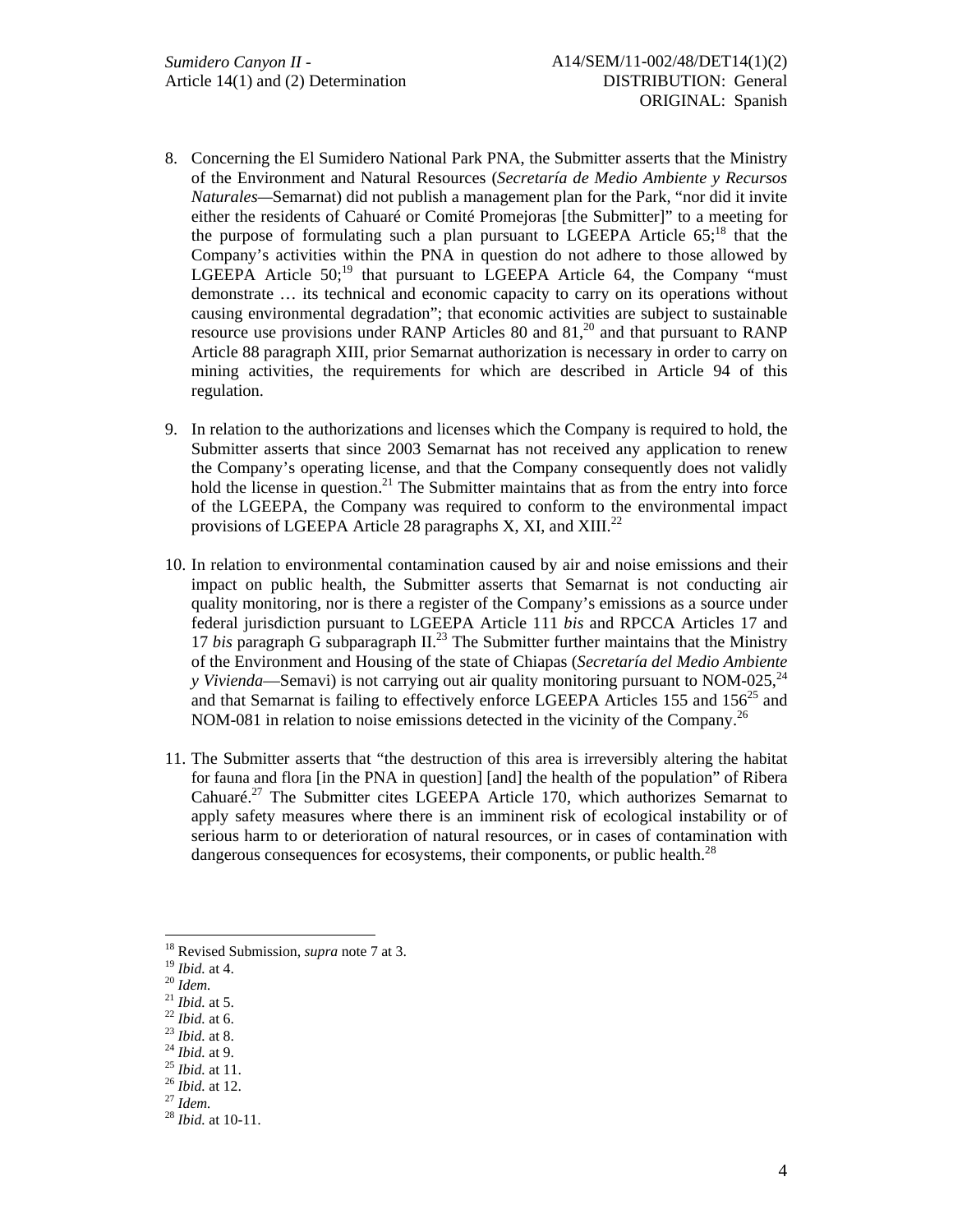# **III. ANALYSIS**

12. NAAEC Article 14 authorizes the Secretariat to consider submissions from any person or nongovernmental organization asserting that a NAAEC Party is failing to effectively enforce its environmental law. As the Secretariat has stated in previous Article 14(1) determinations,<sup>29</sup> Article 14(1) is not intended to be an insurmountable screening device. This means that the Secretariat interprets each submission in accordance with the Guidelines and the Agreement, without making an unreasonably narrow interpretation and application of the Article  $14(1)$  requirements.<sup>30</sup> The Secretariat reviewed the submission with the latter perspective in mind.

### **A. Opening paragraph of Article 14(1)**

- 13. The opening sentence of Article 14(1) allows the Secretariat to consider submissions "from any non-governmental organization or person asserting that a Party is failing to effectively enforce its environmental law." In its determination of 10 May 2012, the Secretariat found that the Submitters are non-governmental organizations or persons and that the submission meets the time requirement in that it deals with an ongoing situation. The Secretariat also found that for certain provisions that do qualify as environmental law under NAAEC Article 45(2), additional information concerning the assertions made in the submission was necessary.<sup>31</sup>
- 14. With the information provided in the revised submission, the Secretariat now proceeds to determine whether the following provisions qualify as environmental law: LGEEPA Articles 47 *bis* paragraph II subparagraph h), 50, 111 *bis,* and 155; RPCCA Articles 17 and 17 *bis* paragraph G) subparagraph II; RRETC Articles 18 and 19; and RANP Articles 80, 81, 88 paragraph XIII, and 94.
- 15. LGEEPA Article 50 refers to the characteristics of sites constituting national parks and states that in these, "only activities related to the protection of their natural resources, the increase of their flora and fauna and, in general, the preservation of ecosystems and their components may be permitted....<sup>"32</sup> The Secretariat finds that this provision clearly fits the NAAEC definition of "environmental law" since its purpose is environmental protection that is accomplished by means of the protection of protected natural areas in the territory of the Party in question.<sup>33</sup>
- 16. In regard to LGEEPA Article 47 *bis* paragraph II subparagraph h), included in the submission, the Submitter cites it solely for the purpose of explaining the formulation of the prior study in support of the amendment to the order creating the PNA in question and states that the site occupied by the Company would be zoned as a recovery

l 29 See, in this regard, SEM-97-005 (*Biodiversity*), Article 14(1) Determination (26 May 1998); SEM-98-

<sup>&</sup>lt;sup>30</sup> See, in this regard, SEM-97-005 (*Biodiversity*), Article 14(1) Determination (26 May 1998).<br><sup>31</sup> The Secretariat requested more information on assertions regarding effective enforcement of LGEEPA Article 28 (§18 and §37); Article artículo 28 section XXVIII of the Environmental Law for the State of Chiapas (§27 and §28); NOM-081 (§29 and §40), and LGEEPA Article 65 (§22 and §31-3).

<sup>&</sup>lt;sup>32</sup> General Ecological Balance and Environmental Protection Act, DOF, 28 January 1988 [LGEEPA], Article 50.  $33$  Article 45(2)(a)(iii).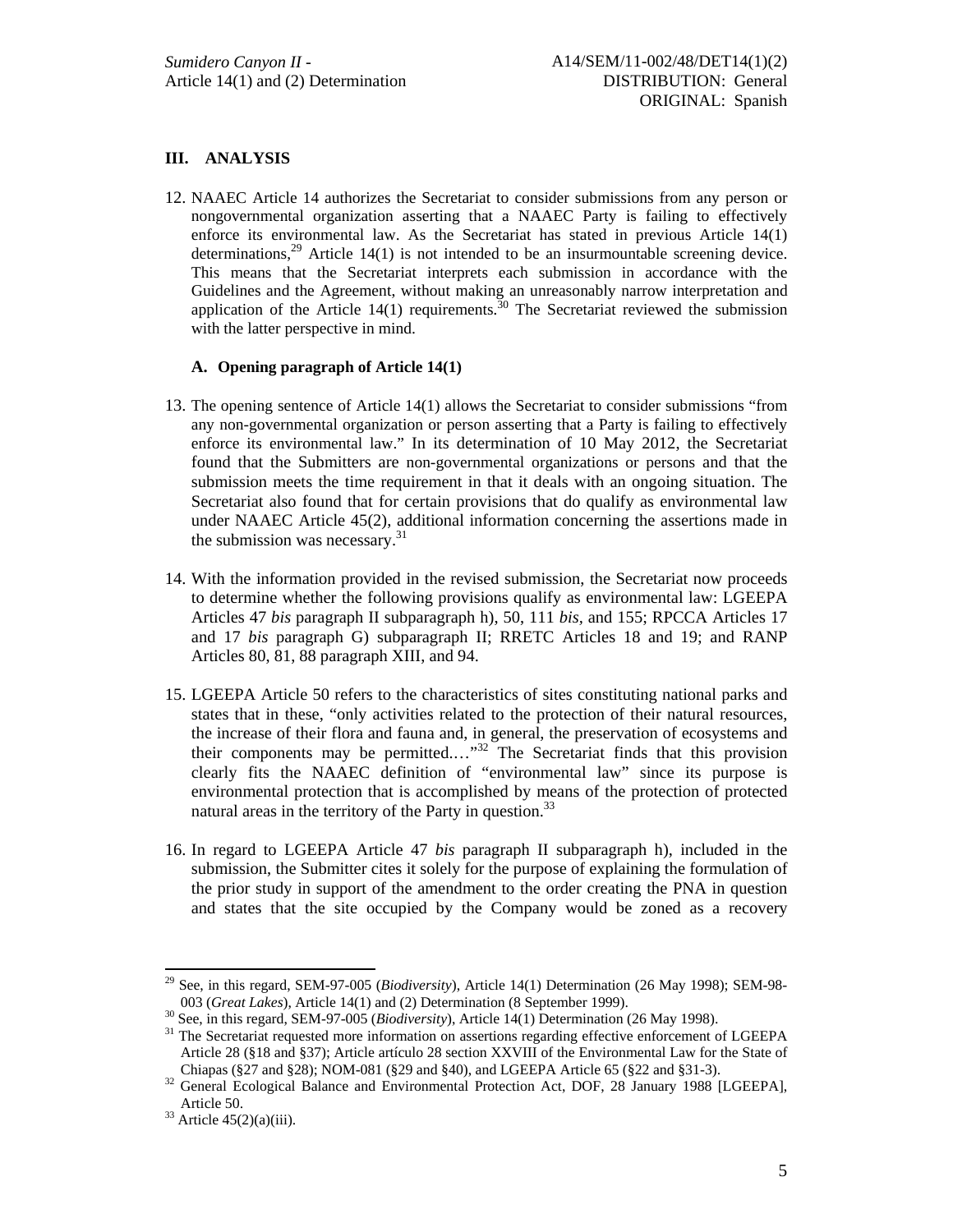subzone.<sup>34</sup> Thus, no review of issues of effective enforcement of this provision is performed and, yet it serves to inform the Secretariat's review.

- 17. The first paragraph of LGEEPA Article 155 establishes a prohibition on emissions of noise (among other pollutants) in excess of the limits set by Mexican Official Standard [*Normas Oficiales Mexicanas* or "NOM"]. This provision fits the NAAEC definition of "environmental law" in that it aims to prevent emissions of pollutants into the environment over and above the limits set in the applicable NOMs.<sup>35</sup> In relation to LGEEPA Article  $156<sup>36</sup>$ , this provides that the NOMs shall establish procedures and limits for the control of various pollutants, including noise; enumerates the powers possessed by the Ministry of Health (*Secretaría de Salud*) for determining harm to health caused by emissions, and provides for the participation of other agencies in the control thereof. The provision can be considered "environmental law" in accordance with NAAEC Article 45(2); however, the Secretariat is not reviewing its effective enforcement since the Secretariat cannot address issues relating to alleged deficiencies in the law itself, i.e. the setting of Mexican official standards.
- 18. LGEEPA Article 111 *bis* provides that Semarnat authorization is required for the operation and functioning of fixed sources under federal jurisdiction; it specifies the industrial sectors subject to this jurisdiction, and provides that only the specific subsectors determined by regulation — the RPCCA — shall be subject to federal air emission provisions. As to RPCCA Article 17, it establishes the obligations of those responsible for fixed sources under federal jurisdiction, while RPCCA Article 17 *bis* enumerates the industrial subsectors referred to in LGEEPA Article 111 *bis,* including "limestone production" under subparagraph II of paragraph G) ("CEMENT AND LIMESTONE INDUSTRY"). The Secretariat finds that the provisions determining jurisdictional aspects, although they do constitute environmental law, serve only to inform the Secretariat's further study of the Submission. However, as to the provisions setting out specific obligations,  $37$  these qualify as environmental law in that their primary purpose is environmental protection that is accomplished by means of "the prevention, abatement, or control of … emission of … environmental contaminants,"38 and they establish requirements for the operation and functioning of pollutant sources with a view to protecting the environment in the spirit of NAAEC Article  $5(1)(i)$ .<sup>39</sup>
- 19. RRETC Article 18 provides that reportable substances under federal jurisdiction, reporting thresholds, and technical criteria and procedures shall be determined by the applicable NOMs; as to RRETC Article 19, it provides that reportable substances under

…

<sup>&</sup>lt;sup>34</sup> Revised Submission, at 3.

<sup>&</sup>lt;sup>35</sup> *Cf.* North American Agreement on Environmental Cooperation, DOF, 21 December 1993 [NAAEC],

Article  $45(2)(a)(i)$ .<br><sup>36</sup> It should be noted that the Submitter notified the Secretariat of and corrected an error of form on 22 July 2012; namely, a correction of the citation of the law in question on page 11 of the revised submission.<br><sup>37</sup> That is, LGEEPA Article 111 *bis* and RPCCA Article 17.<br><sup>38</sup> NAAEC, *supra* note 35, Article 5(1):<br><sup>39</sup> NAAEC, *supra* note 35, Article 5(1):

With the aim of achieving high levels of environmental protection and compliance with its environmental laws and regulations, each Party shall effectively enforce its environmental laws and regulations through appropriate governmental action, subject to Article 37, such as:

<sup>(</sup>i) using licenses, permits or authorizations;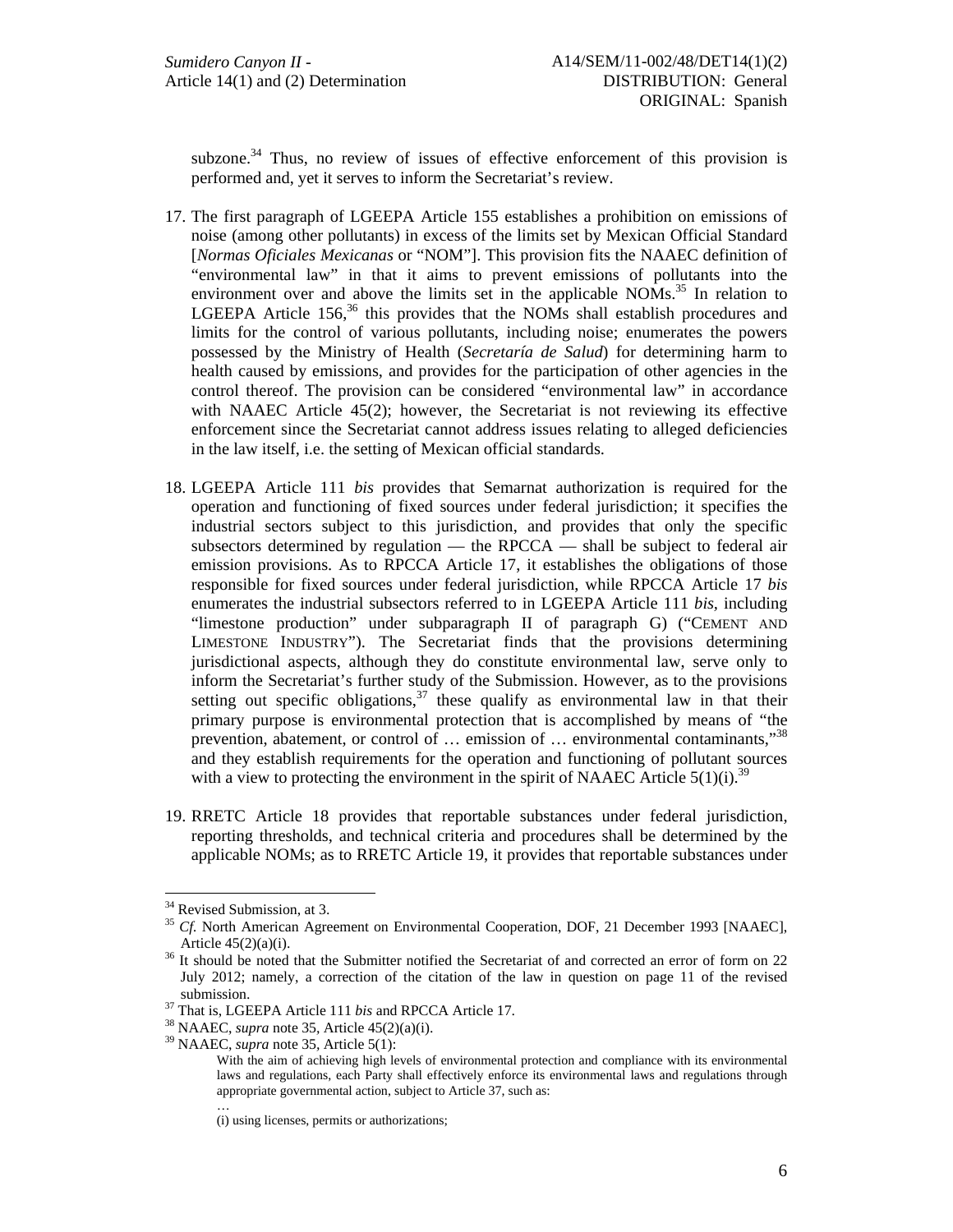federal jurisdiction shall be measured in accordance with the procedures and techniques set out in the applicable NOMs. In principle, both provisions fit the definition of "environmental law"; however, the submission does not relate to deficiencies in Mexico's establishment and operation of the Pollutant Release and Transfer Register (PRTR). The PRTR is a national database containing information on pollutants emitted into the air, water, soil, and/or subsoil or transferred in wastewater and/or hazardous waste.<sup>40</sup> The implementation of the PRTR is unrelated to the assertions made in the submission, and therefore the enforcement of RRETC Article 18 is not considered for further review.

- 20. As regards RANP Articles 80, 81, 88 paragraph XIII, and 94, all cited in the revised submission, the Secretariat finds that they must be considered with reference to LGEEPA Article 64, which is cited in the submission. $41$  These provisions establish the power of Semarnat to determine rates of use by means of proportions, acceptable alternate limits, or carrying capacities in regard to economic activities in  $PNAs<sub>i</sub><sup>42</sup>$  they establish the types of uses that may be granted authorization, stating that these may be authorized where "they generate benefits for the public";<sup>43</sup> and provide that Semarnat authorization "with adherence to the established zones" is required in order to engage in mining activities.<sup>44</sup> As to Article 94 of the regulation in question, it determines the requirements governing applications for permits to carry on mining exploration and exploitation in PNAs and states that the authority shall verify the compatibility of activities with the PNA in question.
- 21. NAAEC Article 45(2)(b) stipulates that the term "environmental law" does not include provisions "the primary purpose of which is managing the commercial harvest or exploitation, or subsistence or aboriginal harvesting, of natural resources." In this connection, the Secretariat has previously found that while provisions may exist which, under certain circumstances, apply to the administration of natural resources, the determination of whether such provisions constitute "environmental law" must consider their "primary purpose" and the assertions made in a submission.<sup>45</sup>
- 22. The term "environmental law" includes any provision whose primary purpose is environmental protection by means of "the protection of … protected natural areas in the Party's territory.…"46 The second paragraph of LGEEPA Article 64, which is cited by the Submitter, provides that in the granting of authorization for mining activities, the "technical and economic capacity to carry on the exploration, exploitation, or use in question, without impairing ecological stability," must be demonstrated. $47$  The legislation in question provides that anyone wishing to carry on extractive activities in a PNA must adhere to the "proportions, acceptable alternate limits, or carrying

<sup>40</sup> See Semarnat, *Registro de emisiones y transferencia de contaminantes (RETC) <*http://goo.gl/ORjtn> (viewed 25 July 2012) 41 Revised Submission, *supra* note 7 at 4. 42 Regulation to the LGEEPA respecting Protected Natural Areas, DOF, 30 November 2000 [RANP],

Article 80.<br><sup>43</sup> *Ibid.*, Article 81.<br><sup>44</sup> *Ibid.*, Article 88 paragraph XIII.<br><sup>45</sup> SEM-09-005 (*Skeena River Fishery*) Article 14(1) and (2) Determination (18 May 2010) <http://goo.gl/pl9UO> (viewed 25 July 2012). See also the analysis of the Submitter's assertion in paragraph 29 *infra* of this determination on submission SEM-11-002.<br><sup>46</sup> NAAEC Article 45(2)(a)(iii).

<sup>47</sup> LGEEPA, *supra* note 32*,* Article 64. Emphasis added.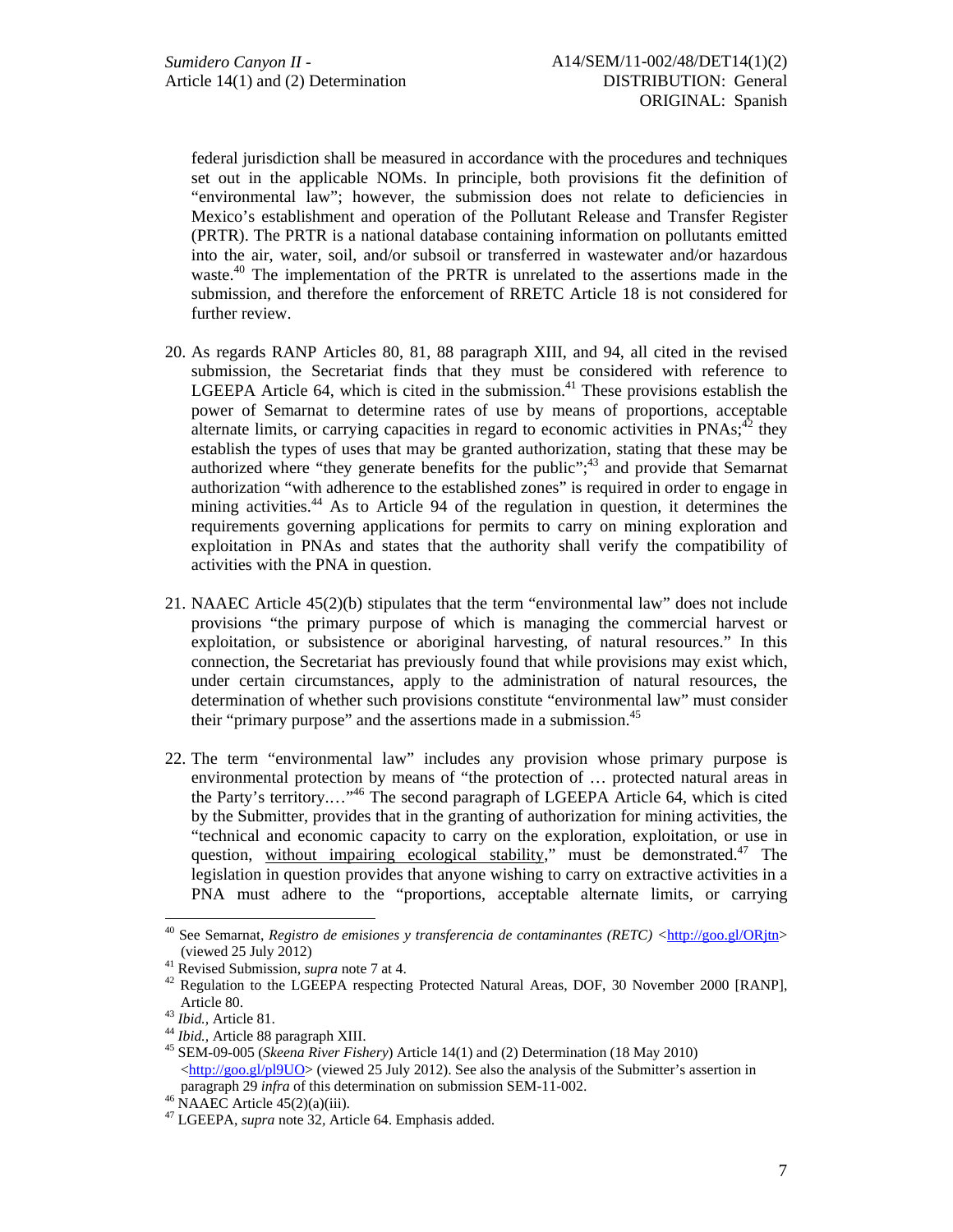capacities";<sup>48</sup> that the activities must be "consistent with the sustainable development schemes [and] the applicable declaration";<sup>49</sup> that the development of "mining" projects must maintain "the plant cover, the forest structure and composition, and biodiversity,"<sup>50</sup> and that "the ecosystems of relevance for the protected area" must not be affected significantly,  $51$  among other conditions. The "primary purpose" of these provisions is clearly that of protecting the flora, fauna, and habitat of a PNA, by making economic activity subject to the declaration that created the park and by setting conditions for the maintenance of plant cover, forest structure and composition, and biodiversity without significantly affecting the ecosystems of relevance to a PNA.

- 23. The RANP provisions cited by the Submitter are thus consistent with the NAAEC definition of environmental law, and the Secretariat therefore finds that RANP Articles 80, 88 paragraph XIII, and 94 may be further reviewed. In addition, in regard to RANP Article 81, the Secretariat finds that only paragraph II subparagraphs b) and c) should be considered for further study since the remainder of this provision does not relate to the assertions made in the submission.<sup>52</sup>
- 24. In the following sections, the Secretariat considers whether the revised submission contains assertions that qualify under the NAAEC submission mechanism.

### **i) The alleged failures of enforcement related to air pollution and noise caused by the Company's activities**

25. The Submitter asserts that Semarnat is failing to take action to control air pollution caused by the Company, pursuant to LGEEPA Article 111 *bis* and RPCCA Articles 17 and 17 *bis* paragraph G) subparagraph II.<sup>53</sup> Furthermore, it maintains that Semavi is not performing air quality monitoring as prescribed by NOM-025.<sup>54</sup> The provisions in question establish that operations of fixed sources under federal jurisdiction require

…

<sup>48</sup> RANP, *supra* note 42*,* Article 80, first paragraph. 49 *Ibid.* Article 81, first paragraph. *Cf.* also RANP Article 94: "The Commission shall verify that the aforementioned activities are compatible with the declaration … of the protected natural area where

such activities are intended to be carried out...."<br><sup>50</sup> RANP, *supra* note 42, Article 81 paragraph II subparagraph b).<br><sup>51</sup> *Ibid.*, Article 81 paragraph II subparagraph c).<br><sup>52</sup> RANP, *supra* note 42, Article 81 paragr

In protected natural areas, only uses of natural resources that generate benefits for the residents living there and that are consistent with the sustainable development schemes, the applicable declaration, the management program, the environmental land use plans, the Mexican official standards, and any other applicable legal provisions shall be carried on.

The uses must fall within one of the following categories:

II. Development of activities and projects for the management and sustainable use of wildlife, as well as in the areas of agriculture, livestock production, agroforestry, fishing, aquaculture, or mining, provided that: …

b) Biodiversity and the plant cover, structure, and composition of the forest are maintained;

c) The water balance of the area or of ecosystems of relevance to the protected area or constituting the habitat of native species is not significantly affected;<br><sup>53</sup> Submission, *supra* note 7 at 8.<br>*<sup>54</sup> Ibid.* at 9.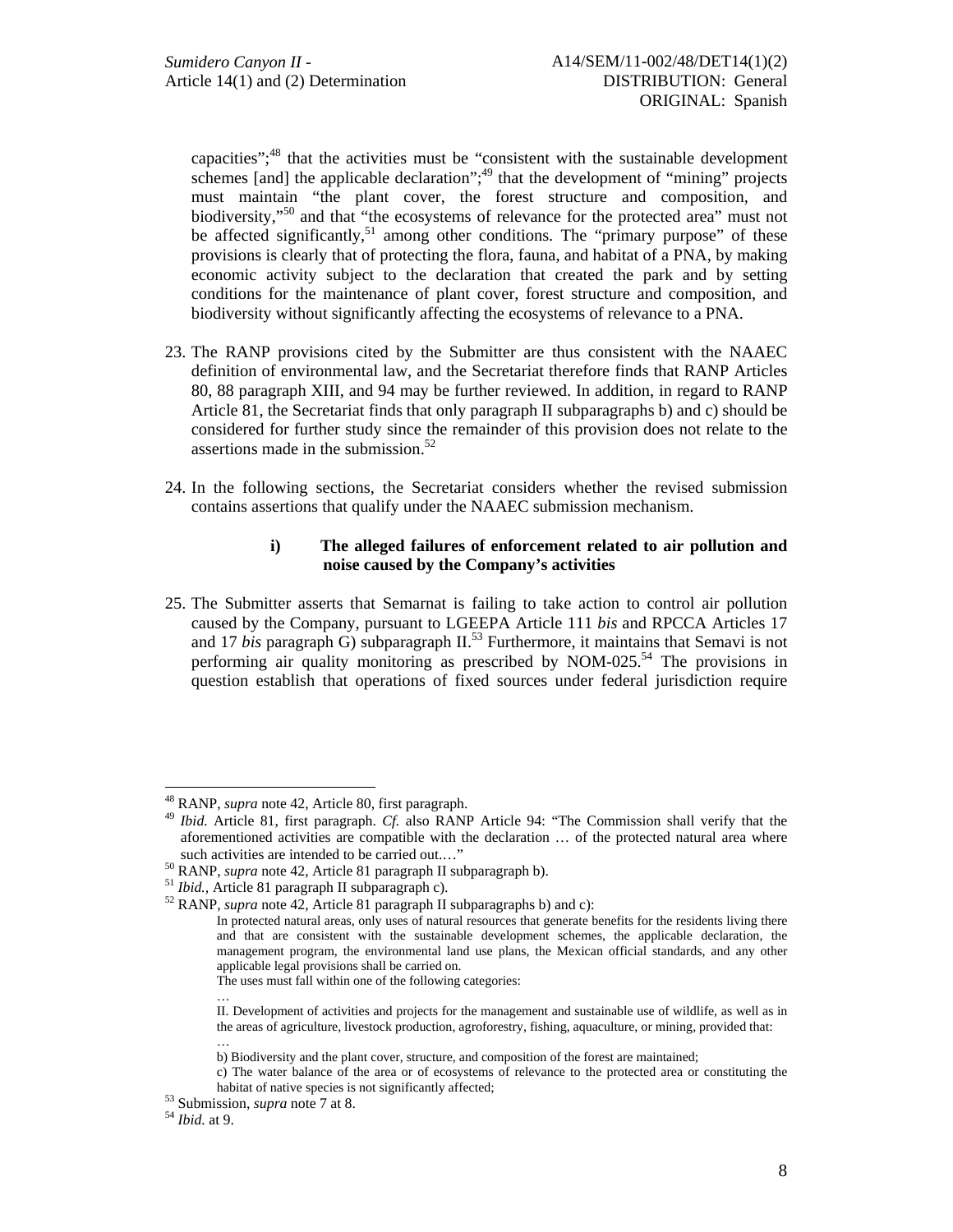Semarnat authorization,<sup>55</sup> and that the limestone industry subsector is under the jurisdiction of Semarnat.<sup>56</sup>

- 26. Furthermore, the environmental law in question provides that the persons responsible for fixed sources under federal jurisdiction shall employ emission control equipment and systems; create an emissions inventory; install sampling platforms; measure their emissions; conduct perimeter monitoring, particularly of sources bordering a PNA; keep an operating and maintenance logbook for control equipment, and give prior notice to Semarnat of process startups, planned downtime, and failures that could occur in the control equipment.<sup>57</sup> All these are asserted by the Submitter to be obligations with which the Company must comply, and which Semarnat must effectively enforce.<sup>58</sup>
- 27. In relation to the alleged noise pollution caused by the Company's activities, the Submitter maintains that Mexico is failing to effectively enforce LGEEPA Article 155<sup>59</sup> and NOM-081 $<sup>60</sup>$  which prohibit emissions of noise (among other pollutants) in excess</sup> of the limits set by Mexican Official Standard. The Secretariat finds that the citation of LGEEPA Article 155 is sufficient to respond to the Secretariat's determination with regard to that provision of 10 May 2012.<sup>61</sup>
- 28. With respect to the alleged deficiencies in the operation of ambient air monitoring stations and the effective enforcement of NOM-025, the Submitter did not include in its revised submission Article 7: Section XXVIII of the Environmental Law for the State of Chiapas (*Ley Ambiental para el Estado de Chiapas*— the "State Environmental Law") that was indeed cited in the original submission. This provision refers to the Municipal authority to operate state ambient air monitoring stations. The Secretariat's determination as to whether Article 7: Section XXVIII of the State Environmental Law is "environmental law", was pending the filing of further information in a revised submission.
- 29. The Secretariat finds that with the revised submission, the assertion concerning alleged failures of enforcement relating to air pollution and noise caused by the Company's activities qualify for further review.

# **ii) The alleged lack of authorization to carry on mining exploration and exploitation within protected natural areas**

30. The Submitter asserts that "no license renewal of any kind should be authorized" for the Company's mining activities and maintains that the RANP provisions are applicable to assertions in the submission in accordance with the Fifth Transitory Article of the RANP.<sup>62</sup> LGEEPA Articles 50 and 64, and RANP Articles 80, 81 paragraph II

<sup>&</sup>lt;sup>55</sup> LGEEPA, *supra* note 32, Article 111 *bis* first paragraph.

<sup>&</sup>lt;sup>56</sup> LGEEPA Article 111 *bis second and third paragraphs*, and Article 17 *bis paragraph G*) subparagraph II of the Regulation to the LGEEPA respecting Air Pollution Prevention and Control [RPCCA], DOF, 25

November 1988.<br><sup>57</sup> RPCCA, *supra* note 56, Article 17.<br><sup>58</sup> Revised Submission, *supra* note 7 at 8.<br><sup>59</sup> *Ibid.* at 11.<br><sup>60</sup> *Ibid.* at 12.<br><sup>61</sup> Article 14(1) Determination, *supra* note 6, §40.<br><sup>62</sup> Revised Submission,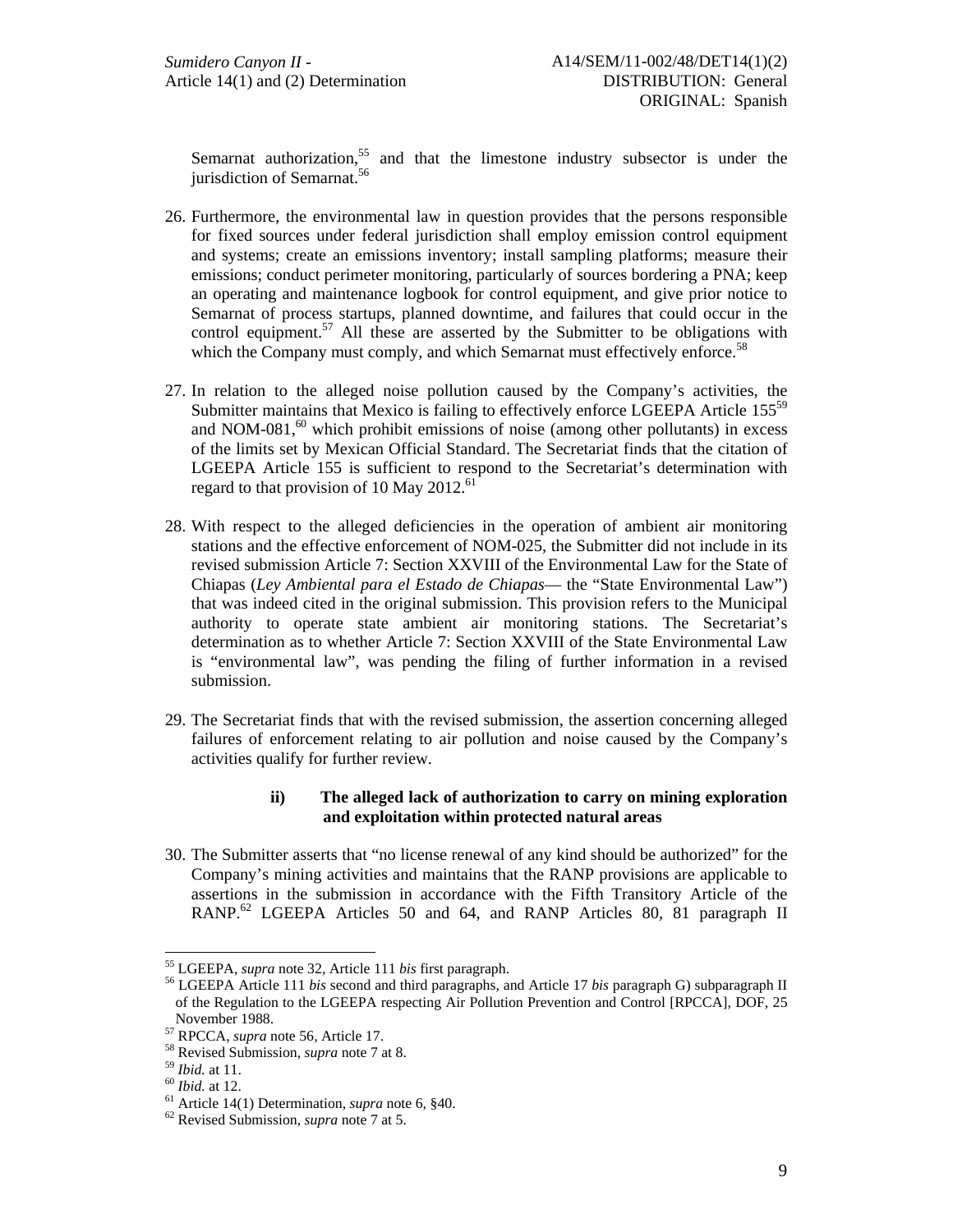subparagraphs b) and c), 88 paragraph XIII, and 94 — all provisions cited in SEM-11- 002 — set out the requirements and conditions for Semarnat, acting by the National Protected Natural Areas Commission (*Comisión Nacional de Áreas Naturales Protegidas—*Conanp), to grant authorization for mining activities in a PNA. As stated in paragraphs 20, 22, and 23 above, these cited provisions qualify as "environmental law" since they primarily refer to "the protection of … protected natural areas in the Party's territory" in the sense of NAAEC Article 45(2)(iii), and the Secretariat thus finds that the assertion concerning their effective enforcement merits further consideration.<sup>63</sup> Such further consideration is not to address issues relating to natural resource use, but only regarding the ecological stability of the Cañón del Sumidero National Park PNA, with regard to which the Company's allegedly unauthorized activities are allegedly having negative environmental impacts.

### **iii) The Company's alleged lack of environmental impact authorization**

31. In its determination of 10 May 2012, the Secretariat found that the Submitter had to submit further information concerning its contention that LGEEPA Article 28 paragraphs X, XI and XIII, establishing the environmental impact assessment procedure, should apply retroactively.64 In this regard, the Submitter maintains that these provisions should apply to the Company as from the entry into force of the act in question.<sup>65</sup> The Party has previously stated in response to another submission that the environmental impact authorization is only required for the performance of works or activities as from the entry into force of the act, and therefore:

> … any claim that environmental impact assessment should apply to existing industrial activities which neither required it at the time they began operating, nor were obligated to obtain any such authorization whatsoever, is contrary to the inherently preventive nature of said instrument and, what is more, violates the guarantee of non-retroactivity enshrined in the Political Constitution of the United Mexican States.<sup>66</sup>

32. The preventive nature of environmental impact assessment is such that it cannot be applied to works and activities initiated prior to the entry into force of the  $act<sup>67</sup>$ Nevertheless, the Submitter maintains that this provision should be enforced with respect to works and/or activities carried on as from its entry into force;<sup>68</sup> that is, with respect to works and activities taking place subsequent to the entry into force of LGEEPA Article 28 paragraphs X, XI, and XIII. In this regard, the Submitter maintains that the Company's recent activities are having negative impacts on the PNA in question.<sup>69</sup> The Secretariat finds that the assertion concerning the enforcement of the

<sup>63</sup> 63 See, in this regard, the Article 14(1) determination, *supra* note 6, §34-36, which comments to the Submitter on deficiencies in the assertion concerning the alleged lack of effective enforcement of LGEEPA Article 64.<br><sup>64</sup> Article 14(1) Determination, *supra* note 6, §17.<br><sup>65</sup> Revised Submission, *supra* note 7 at 6.<br><sup>66</sup> SEM-00-005 (*Molymex II*) Party Response under Article 14(3) (18 January 2001),<br>
<http://goo.gl/Y

<sup>&</sup>lt;sup>67</sup> *Idem.* <sup>68</sup> Revised Submission, *supra* note 7 at 6. <sup>69</sup> Revised Submission, *supra* note 7 at 12 (emphasis added):

<sup>…</sup> If we make a comparative analysis, the number of impacted hectares corresponds to the size of the extraction area, which means that even if the Park zone did not exist, they [the Company]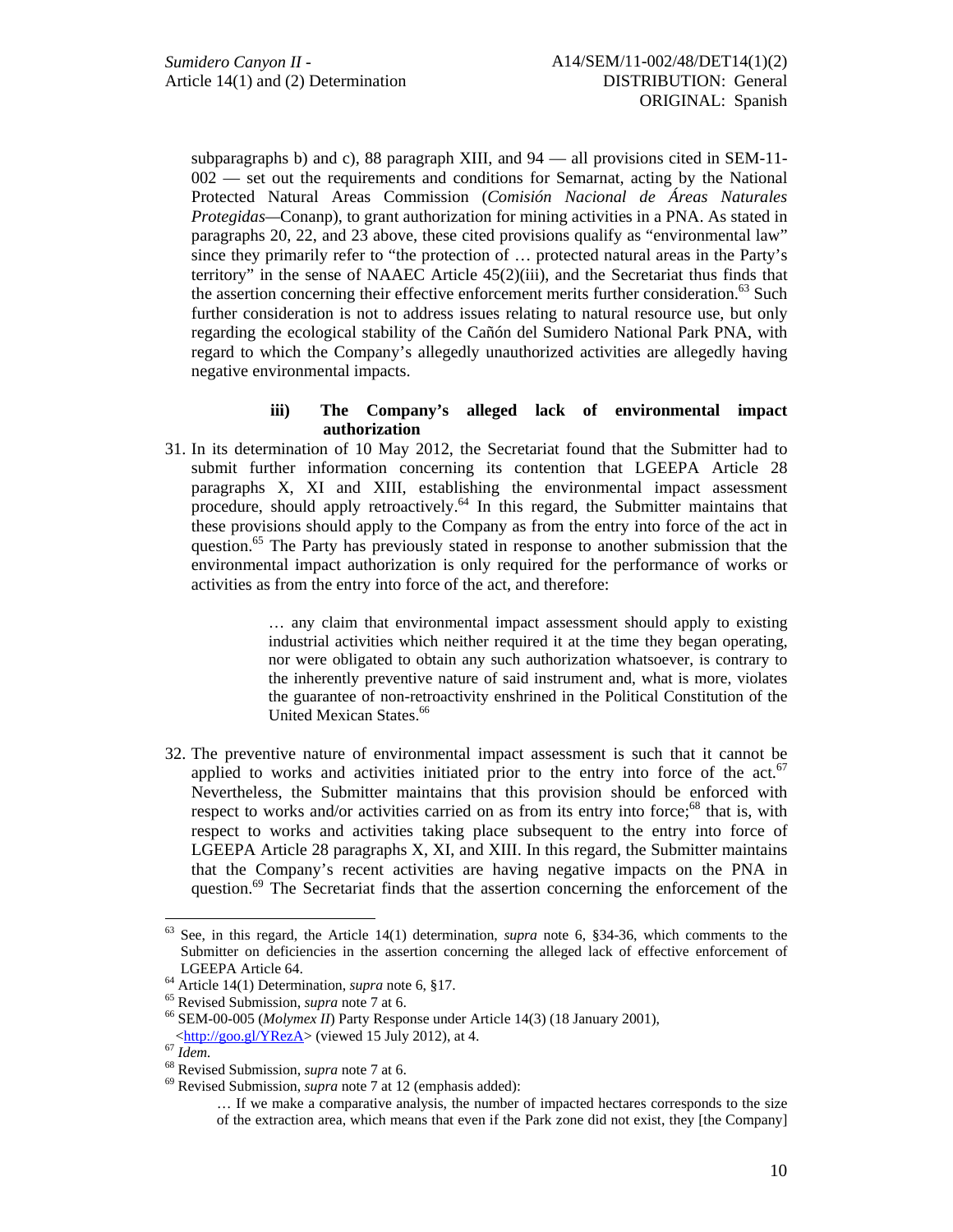environmental impact assessment procedure in connection with works or activities of the Company carried out after 1 March  $1988^{70}$  qualifies for the Secretariat's further review pursuant to NAAEC Articles 14 and 15.

### **iv) The alleged failure to issue the management program for Cañón del Sumidero National Park**

- 33. The Submitter asserts that Semarnat did not publish a management program for the Park, nor did it hold a public meeting for the purposes of producing such a program pursuant to LGEEPA Article  $65$ .<sup>71</sup> The Secretariat has previously found that the application of the time period for the formulation of such a program was clarified by Mexico in a response to another submission, and determined in that case not to proceed with the review of the provision.<sup>72</sup> In its revised submission, the Submitter repeats its assertion that the provision in question is applicable.<sup>73</sup> From a review of available public information, the Secretariat finds that there have indeed been cases in which management programs were issued for PNAs created prior to the publication of the LGEEPA.74 That is, Mexico has implemented management programs without, as the Party has stated in response to other submissions, being obligated to do so.<sup>75</sup> Said obligation was only incorporated into the LGEEPA on 28 January 1988, and without having to observe the one-year period added to the act by the amendment of LGEEPA Article 65 in 1996.<sup>76</sup> Under NAAEC Article 14(3)(b), Mexico may present further information in a response concerning the status of the preparation of a management program for the site in question.<sup>77</sup>
- 34. Finally, it is hereby noted that the Secretariat's determination of 10 May 2012 found it appropriate to proceed with the review of the assertion concerning the alleged lack of effective enforcement of LGEEPA Article 170.78

#### **B. The six requirements of NAAEC Article 14(1)**

35. In its determination of 10 May 2012, the Secretariat found that subject to the provision of additional information by the Submitter in accordance with NAAEC Article  $14(1)(c)$ ,<sup>79</sup> the submission meets all the other submission requirements stipulated by

<u>.</u>

have already exhausted the resource on their property and, in point of fact, are now encroaching

<sup>&</sup>lt;sup>70</sup> LGEEPA, First Transitory Article, published in the DOF on 28 January 1988.<br><sup>71</sup> Revised Submission, *supra* note 7 at 3.

<sup>&</sup>lt;sup>72</sup> Article 14(1) Determination, *supra* note 6, §31-3.<br><sup>73</sup> Revised Submission, *supra* note 7 at 3.<br><sup>74</sup> For example, the Sian Ka'an Biosphere Reserve, created 20 January 1986, is covered by a management program, available at <http://goo.gl/6LNhB>; or similarly in the case of the Sierra de Manatlán Biosphere Reserve, created 23 March 1987, whose management program was published by a notice in the DOF on 17 November 2000, available at <http://goo.gl/qgmAz>.

<sup>75</sup> See: SEM-09-003 (*Parque Nacional Los Remedios II*) Response pursuant to Article 14(3) (21

 $76$  DOF, 13 December 1996.

<sup>&</sup>lt;sup>77</sup> NAAEC, Article 14(3)(b): "The Party shall advise the Secretariat ... (b) of any other information that the Party wishes to submit...."

<sup>&</sup>lt;sup>78</sup> Article 14(1) Determination, *supra* note 6, §38.<br><sup>79</sup> *Ibid.*, §45.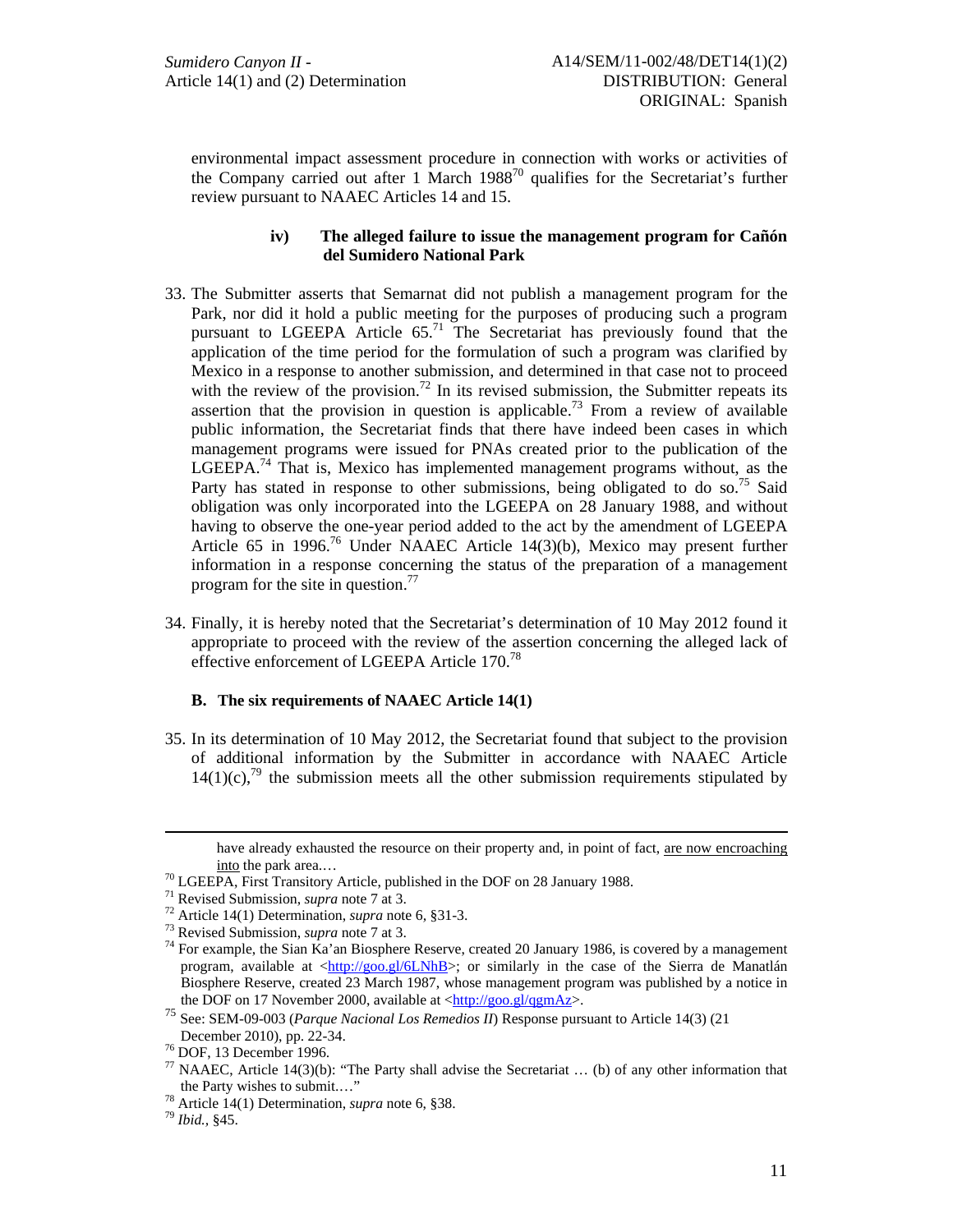NAAEC Article  $14(1)(a)$ -(f).<sup>80</sup> Having reviewed the revised submission with reference to the environmental law in question and the assertions in SEM-11-002, the Secretariat proceeds to determine whether the submission merits requesting a response from the Party pursuant to Article 14(2) of the Agreement.<sup>81</sup>

# **C. NAAEC Article 14(2)**

- *a. Whether the submission alleges harm to the person or organization making the submission*
- 36. In regard to whether the submission alleges harm to the person or organization making the submission pursuant to Article  $14(2)(a)$ ,<sup>82</sup> the submission alleges harm to the Cañón del Sumidero PNA,  $83$  the ecosystem of which it is composed,  $84$  the health of the population of Ribera Cahuaré, $85$  and the property of the residents of that locality. $86$  The Secretariat finds that the submission alleges that the harm asserted is due to the alleged failure by Mexico to effectively enforce the environmental law in question and that this is related primarily to environmental protection. In addition, the Secretariat finds that: i) the submission alleges harm to the PNA in question and to the flora, fauna, and ecosystems of which it is composed, and ii) the harm asserted is related to the prevention of a danger to human health, in particular due to pollution caused by noise and air emissions.
- 37. The Secretariat concludes that the criterion of NAAEC Article 45(2)(a) is met.
	- *b. Whether the submission, alone or in combination with other submissions, raises matters whose further study in this process would advance the goals of this Agreement*
- 38. The Secretariat finds that further study of submission SEM-11-002 would advance the goals of the Agreement to foster the protection and improvement of the environment in

 $\overline{a}$ 

<sup>80</sup> See, in this regard, Article 14(1) Determination, *supra* note 6, §42-57. 81 Guidelines, *supra* note 8*,* section 7.1:

Where the Secretariat determines that the submission meets the criteria set out in Article 14(1) of the Agreement, the Secretariat will determine whether the submission merits requesting a response from the Party concerned. The Secretariat will accordingly notify the Council and the Submitter. 82 See also Guidelines, *supra* note 8*,* section 7.4:

In considering whether the submission alleges harm to the person or organization making the submission, the Secretariat will consider such factors as whether:

<sup>(</sup>a) the alleged harm is due to the asserted failure to effectively enforce environmental law;

<sup>(</sup>b) the alleged harm relates to the protection of the environment or the prevention of danger to human life or health (but not directly related to worker safety or health), as stated in Article 45(2) of the

Agreement.<br><sup>83</sup> "The east face of the wall of Cañón del Sumidero National Park ... is severely damaged by cracking";

Revised Submission, *supra* note 7 at 12.<br><sup>84</sup> "The destruction of this area is irreversibly altering the habitat for fauna and flora...." Revised Submission, *supra* note 7 at 12.<br><sup>85</sup> "As stated, and as documented in the appendix [i.e., Appendix 20 of the submission], the results of the

analysis are highly troubling, concluding that … the origin of these [respiratory] diseases is directly related [*sic*]"; Revised Submission, *supra* note 7 at 10. See also the citation of Appendix 20 of the revised submission in the Secretariat's 10 May 2012 Article 14(1) Determination, *supra* note 6*,* para.

<sup>48.&</sup>lt;br><sup>86</sup> "For the extraction of limestone and gravel, the Company is using dynamite for purposes of blasting; this is causing earth movements which, with the passage of years, have cracked the walls, ceilings, and floors of the houses"; Revised Submission, *supra* note 7 at 11.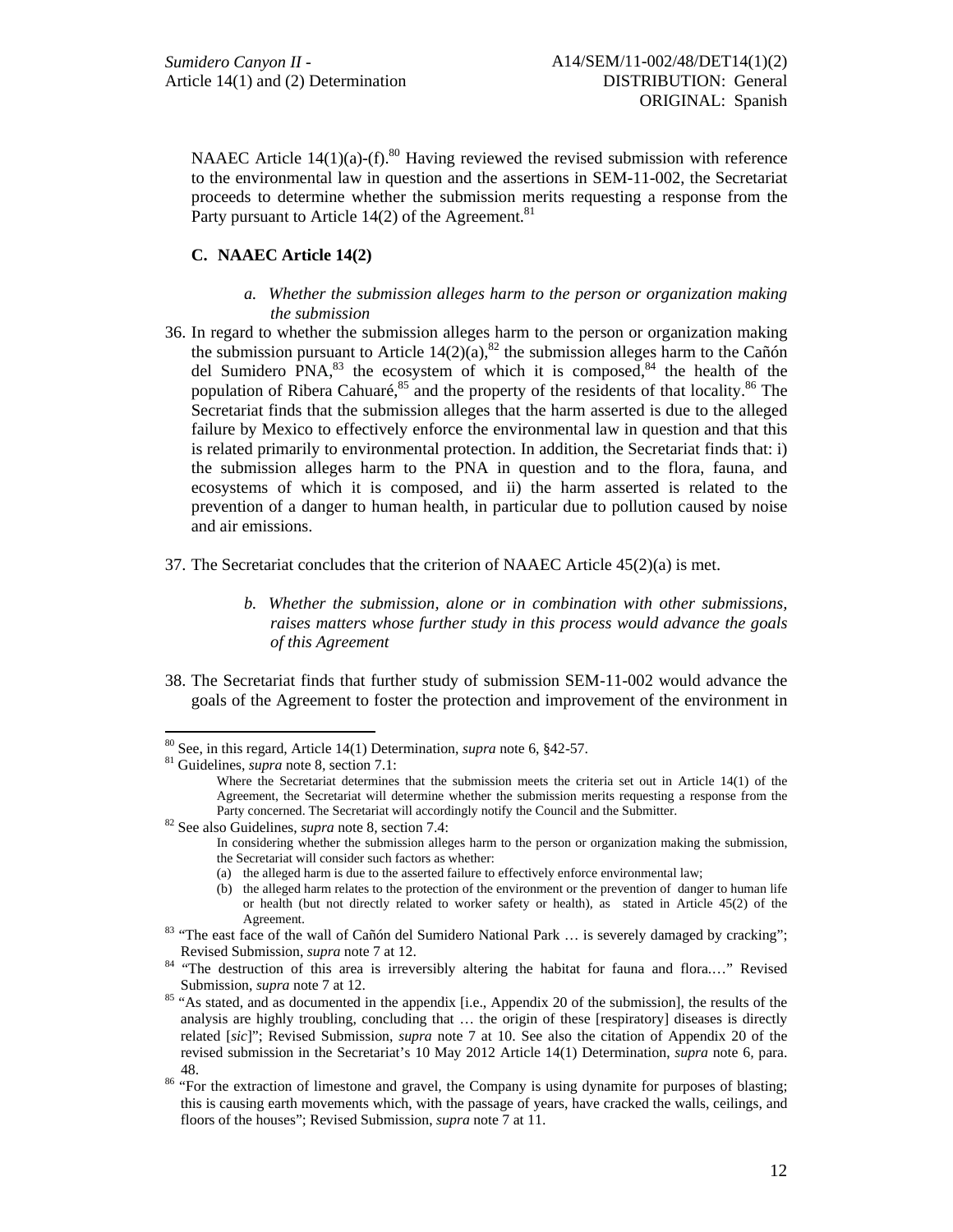the territory of one of the Parties, for the well-being of present and future generations,<sup>87</sup> and to increase cooperation among the Parties to better conserve, protect, and enhance the environment, including wild flora and fauna.<sup>88</sup> In this regard, the information in the submission points to the importance of Cañón del Sumidero National Park, in that it has been declared a protected natural area;<sup>89</sup> is considered by the National Biodiversity Commission (*Comisión Nacional para el Uso y Conocimiento de la Biodiversidad—* Conabio) to be a priority terrestrial region and an important bird conservation area;  $90$ forms a part of the Cañón del Sumidero-Selva El Ocote corridor;<sup>91</sup> and has been declared by Mexico as a wetland of international importance under the *Convention on*  Wetlands of International Importance, especially as Waterfowl Habitat.<sup>92</sup> The Park's importance is further demonstrated, according to the Submitter, by the presence of species listed in NOM-059-SEMARNAT-2001.<sup>93</sup>

- 39. The submission is directed at issues of effective enforcement of environmental law in connection with the activities of a company dedicated to the extraction and processing of minerals in a protected natural area, the control of the pollution this is allegedly causing, the reduction of risks to the environment and public health asserted by the Submitter, and the protection of a PNA established under the laws of Mexico.
- 40. The Secretariat thus finds that the submission raises matters the further study of which would advance the goals of the Agreement in accordance with Article 14(2)(b).
	- *c. Whether private remedies available under the Party's law have been pursued*
- 41. Concerning whether private remedies available under the Party's law have been pursued, as per the Article  $14(2)(c)$  criterion, the Secretariat proceeds to consider whether continuing with the submission process could duplicate or interfere with private remedies being pursued by the Submitter<sup>94</sup> and whether reasonable actions were taken by the Submitter to pursue private remedies prior to making the submission.<sup>95</sup> The submission attaches copies of documents related to private remedies available to the Submitter, which are described below.

<sup>&</sup>lt;sup>87</sup> NAAEC, *supra* note 35, Article 1(a).<br><sup>88</sup> *Ibid.*, Article 1(c).<br><sup>89</sup> Revised Submission, *supra note* 7 and its reference to the "Order declaring a National Park with the name of Cañón del Sumidero in the area described in the Fifth Cause of the Preamble, and expropriating to the Federal Government an area of  $217,894.190$  m<sup>2</sup> located in the state of Chiapas,"

DOF, 8 December 1980, <http://goo.gl/1iocT> (viewed 12 January 2012).<br><sup>90</sup> *Ibid.* at 2.<br><sup>91</sup> *Idem.*<br><sup>92</sup> *Ibid.* at 2. See also National Protected Natural Areas Commission, "Prior study justifying the amending <sup>92</sup> of the order creating Cañón del Sumidero National Park protected natural area," Chiapas, Mexico 2007, <http://goo.gl/4N32l> (viewed 12 January 2012), at 6, in Revised Submission, *supra* note 7,

footnote 5. 93 Revised Submission, *supra* note 7 at 3. See Mexican Official Standard NOM-059-SEMARNAT-2001, Environmental protection-Mexican native species of wild flora and fauna-Risk categories and specifications for their inclusion, exclusion, or change-List of species at risk, DOF, 6 March 2002, <http://goo.gl/UFBsm> (viewed 12 January 2012). This Mexican Official Standard was revised by publication in the DOF on 30 December 2010 and, consequently, its nomenclature changed to NOM-059-SEMARNAT-2010; available at:  $\frac{\text{http://goo.gl/UFBsm}}{\text{95}}$  (viewed 12 January 2012).<br><sup>94</sup> Guidelines, *supra* note 8, section 7.5(a).<br><sup>95</sup> *Ibid.*, section 7.5(b).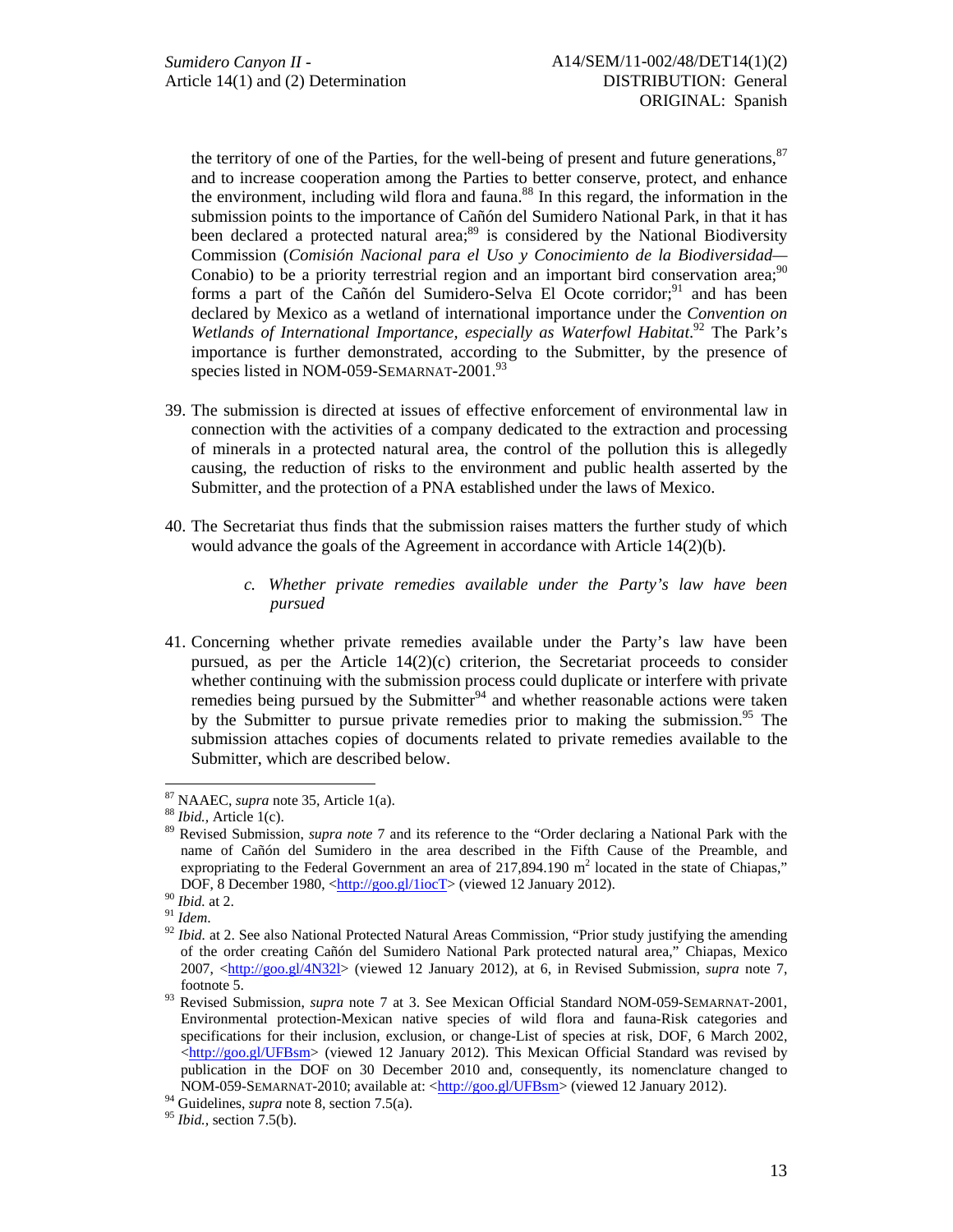- 42. On 12 September 2002, the Profepa office in Chiapas received a complaint in relation to the Company's activities. $96$  In this regard, in addition to identifying fugitive emissions, Profepa found that the Company did not possess an operating license, an emissions inventory, conduits for two air emissions sources, perimeter monitoring, or operating logs for its control and process equipment.<sup>97</sup> Profepa ordered safety measures, including the partial closing of the facility and a number of urgent measures.<sup>98</sup> Once these measures were implemented, on 25 November 2007, the Profepa office in Chiapas declared the public complaint proceeding "closed."<sup>99</sup> The Secretariat considers that the foregoing constitute reasonable actions by the Submitter to pursue the remedies contemplated in NAAEC Article  $6(3)(b)$  and (c), since the public complaint is a mechanism provided by LGEEPA Articles 191 to 204 whereby sanctions or measures of redress were obtained, and whereby measures to enforce environmental laws and regulations were implemented. In addition the Secretariat finds that since the public complaint file is now closed, the submission process could not, in accordance with the information currently before the Secretariat, give rise to any duplication or interference.
- 43. The "representatives of Ribera Cahuaré" filed a complaint on 3 April 2009 requesting the intervention of the authorities "for the conservation and preservation of natural resources" as well as information concerning "permits granted" and their validity and the "territorial extent of the limestone mine [i.e., the Company] and the environmental protection programs that will be applied."<sup>100</sup> The Semarnat office in Chiapas referred the complaint to Profepa and the request for information to the liaison office (*unidad de enlace*).<sup>101</sup> On 18 May 2009, the Profepa office in Chiapas received the complaint<sup>102</sup> and consolidated it with another dating from  $28$  April  $2009$ .<sup>103</sup> In this regard, an administrative proceeding was instituted, giving rise, *inter alia* – as regards forestry and environmental impact matters – to a warning, a temporary total suspension of activities, a fine, and an order of corrective measures, $104$  and therefore the administrative file in question was declared "closed."<sup>105</sup> The Secretariat finds that the foregoing constitutes reasonable action by the Submitter to pursue the remedies contemplated in NAAEC Article  $6(3)(b)$  and (c) and, in addition, finds that since the public complaint file is now closed, the submission process could not give rise to any duplication or interference.
- 44. On 9 June 2009, a request for information was filed with the environmental authorities of the state of Chiapas concerning the validity of environmental permits and authorizations issued to the Company, and environmental protection programs

<sup>96</sup> Revised Submission, *supra* note 7, Appendix 6: Profepa Office in Chiapas, doc. no. D.Q./113/2002 (19 September 2002).<br><sup>97</sup> *Idem*.<br><sup>98</sup> *Idem*.<br><sup>99</sup> Revised Submission, *supra* note 7, Appendix 8: Profepa Office in Chiapas, Concluding decision in file

no. DQ/113/2002 (28 November 2002). 100 Revised Submission, *supra* note 7, Appendix 5: Semarnat, Federal Office in Chiapas, doc. no.

D.F./SGPA/UGA/3194/10 (5 August 2010).<br><sup>101</sup> *Idem.* <br><sup>102</sup> Revised Submission, *supra* note 7, Appendix 10: Profepa Office in Chiapas, Concluding decision in file no. PFPA/14.7/2C.28.2/0388/09 (25 October 2009). 103 *Idem.* <sup>104</sup> *Idem*. 105 *Idem.*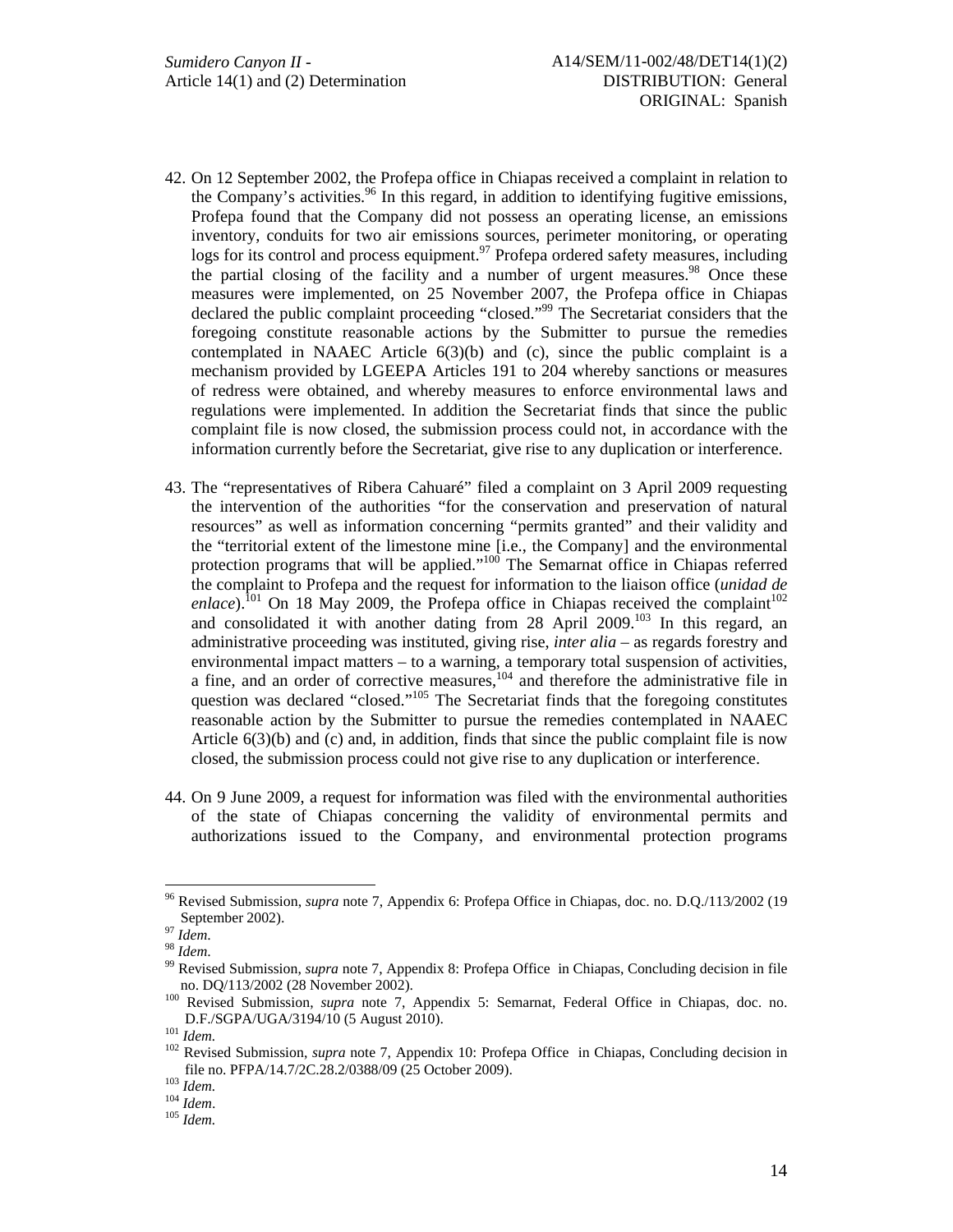(including environmental monitoring programs).<sup>106</sup> This request for information was a reasonable action to engage the local authorities of the state of Chiapas, who found that they were not competent to act; still, this request did enable the Submitters to obtain information concerning air quality monitoring in the vicinity of the Company.<sup>107</sup>

- 45. The Secretariat finds that the Submitter did pursue private remedies available under the Party's law and therefore meets the criterion of NAAEC Article 14(2)(c).
	- *d. Whether the submission is drawn exclusively from mass media reports*
- 46. With respect to the criterion of Article 14(2)(d), the Secretariat finds that the submission is not drawn exclusively from mass media reports, but rather from technical and legal information gathered by the Submitter that serves as the basis for the Submission.

# **IV. DETERMINATION**

- 47. The Secretariat has reviewed submission SEM-11-002 (*Cañón del Sumidero II*) in accordance with NAAEC Article 14(1) and found that it meets the requirements thereof for the reasons stated. Likewise, with reference to the criteria of NAAEC Article 14(2), the Secretariat finds that the submission merits requesting a response from the interested Party, in this case the United Mexican States, to the following matters raised by the Submitter:
	- a. The effective enforcement of RPCCA Article 17 in relation to the alleged lack of action to control air pollution caused by the Company's activities, LGEEPA Article 111 *bis* in relation to the possession and validity of the authorizations contemplated therein, which aspects are the responsibility of Semarnat pursuant to LGEEPA Article 111 *bis* and RPCCA Article 17 *bis* paragraph G) subparagraph II;
	- b. Control of pollution caused by noise and air emissions pursuant to LGEEPA Article 155 and NOM-081;
	- c. The alleged lack of Conanp authorization obtained under LGEEPA Articles 50 and 64 and RANP Articles 80, 81 paragraph II subparagraphs b) and c), 88 paragraph XIII, and 94. In this regard, the Party is requested to provide in a response only information relating to the criteria for preservation of ecological stability in the Park at the time of issuance of the authorization;
	- d. The alleged failure to effectively enforce LGEEPA Article 28 paragraphs X, XI, and XIII in regard to the environmental impact authorization for those works or activities of the Company initiated subsequent to the entry into force of said provision;
	- e. The application of the measures set out in LGEEPA Article 170 in relation to the matter raised in the submission;
	- f. The Party may also present information in any response concerning the status of preparation of a management program for Cañón del Sumidero National Park and the mandatory nature of LGEEPA Article 65 with respect to the site in question - this being a central issue raised in SEM-11-002.

<sup>106</sup> Revised Submission, *supra* note 7, Appendix 4: Semavi Liaison Unit, unnumbered document relating to request for information no. 1422 (29 June 2000). 107 *Idem.*